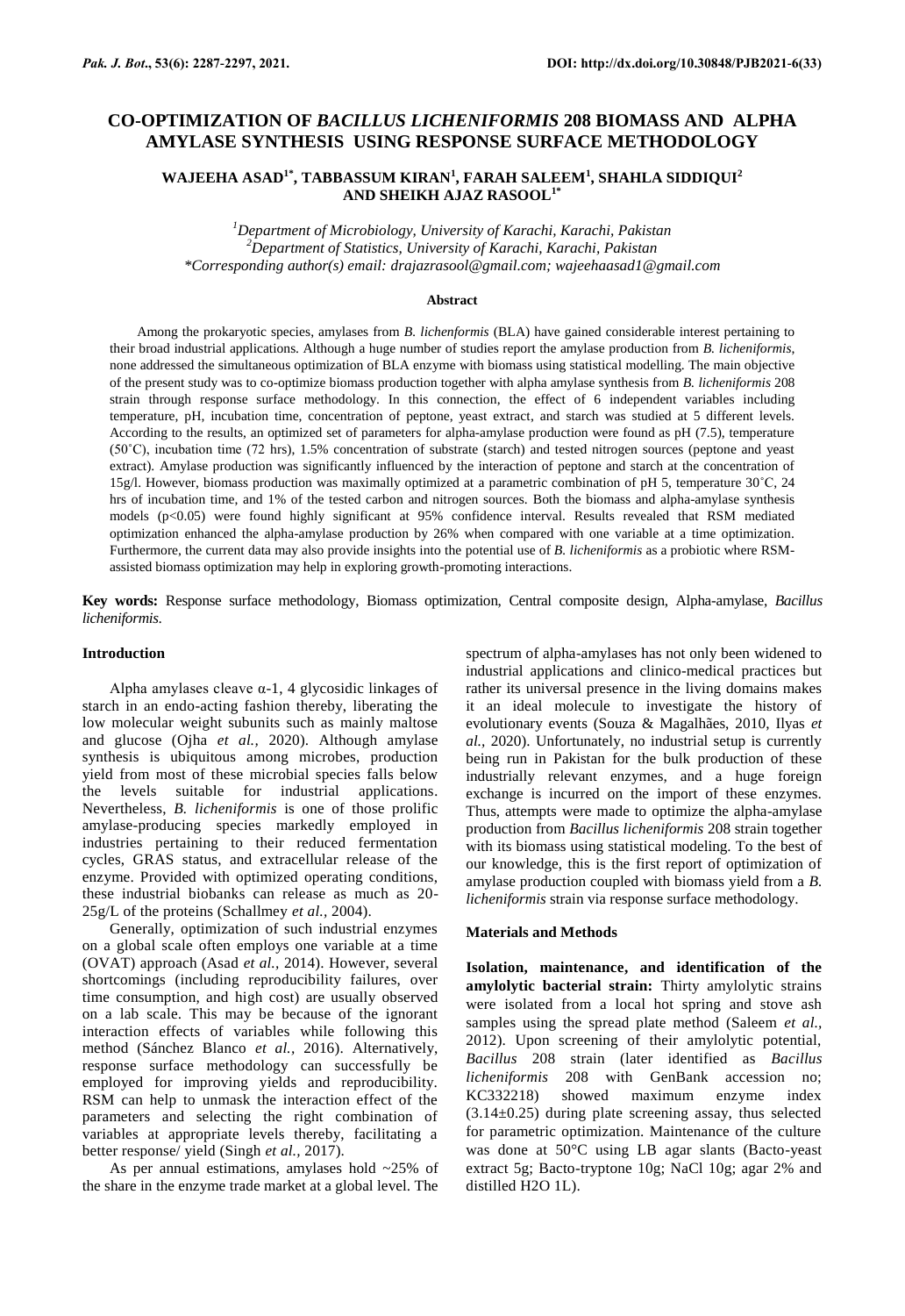**The miscellaneous zymogenic potential of the** *B. licheniformis* **208 strain:** The selected amylolytic *B. licheniformis* 208 strain was further evaluated for its potential of producing different enzymes of industrial interest such as lipase, xylanase, ß-galactosidase, esterase, caseinase, carboxymethyl cellulase, pectinase, keratinase, and dextranase using the respective substrates as per Kiran *et al*., (2015).

**Enzyme assay:** With 100ul of 1% (w/v) starch solution (prepared in 20mM sodium phosphate buffer, pH 7.0), 100µl of the crude amylase preparation was mixed and incubated at 50˚C for 15 min. The reaction was stopped by adding 100µl of 90mM DNS reagent and the reaction mixture was kept on boiling for exactly 15 min and then cooled on ice down to room temperature. Absorbance was measured at 540nm using a spectrophotometer. One unit of enzyme activity was defined as the amount of enzyme which released 1.0 mg of maltose from starch in 15 min at pH 7.0 at 50°C (Bernfeld, 1955). International Units were calculated by applying the following formula (Ikram-ul-Haq *et al.,* 2003):

IU/ml/min =  $\frac{\text{Enzyme activity (U/ml)}}{\text{Mol. wt. of maltose x incubation time (min)}}$  X 1000

**Thin layer chromatography:** Enzyme assay was carried out using 100µl of enzyme solution (cell-free supernatant) and 100µl of substrate solution containing 1% starch. The mixture was incubated for 15 min at 50˚C and thereafter heated to boil for 15 min. Then 5 µl of this hydrolysate was spotted on TLC plate with standard sugars (controls). After air drying, a onedimensional ascend was done using the solvent system of butanol: ethanol: H2O (v/v). After a complete run, TLC plate was removed, air-dried, and further subjected to a second run in the same solvent system. Followed by two ascends, TLC plate was sprayed with freshly prepared methanol: H2SO4 mixture (v/v), air-dried, and kept at 100˚-110˚C for 10 min. The appeared sugar spot was identified using the standards (Teka, 2006).

**Optimization of the biomass and production of alphaamylase enzyme:** For RSM based optimization, a CCD statistical design was generated by Minitab software (release 16), and six (06) parameters were chosen including temperature, substrate (starch) concentration, yeast extract concentration, peptone concentration, pH and incubation time. All the parameters were investigated at five different levels (Table 1).

These experiments were conducted in 100ml Erlenmeyer flasks containing 25ml of sterilized LB medium. These flasks were incubated at varying culture conditions at 150 rpm as per the randomized design. Inoculum size of 8% (v/v) of 24 hrs grown culture was used. Post-fermentation, the cell-free crude enzyme extract was obtained by cold centrifugation (4°C) at 11448x g for 20 min and assayed for amylase activity (Zar & Haq, 2012).

For biomass estimation, 1 ml of the cultured broth was taken into the pre-weighed microfuge tube and centrifuged at 11448x g for 20 min. The supernatant was removed post centrifugation and the weight (mg/ml) of microfuge tube was remeasured after drying the pellets at 95C until constant weight (Madrid & Felice, 2005, Khusro *et al.,* 2017).

**Statistical analysis:** All the experiments were conducted in triplicates and the results were calculated as mean  $\pm$  S.D. Multiple linear regression was applied for the response prediction. The student's t-test was used to calculate coefficient parameters and the statistical significance of the model success (p-value) was evaluated by applying one-way ANOVA at 95% confidence interval.

## **Results**

According to the results, the amylolytic *B. licheniformis* 208 strain can efficiently degrade a variety of the complex substrates tested including, xylan, casein, lactose, dextrin, tween 20, tween 80, and keratin. However, the selected strain was found unable to hydrolyze cellulose and pectin (Table 2).

When the responses obtained after running the complete experimental design were carefully analysed (Table 3), maximum amylase yield was observed in experimental run 19 (54.8U/ml/min) when the medium pH was pre-adjusted at 9 with 15g/l of all the tested carbon (starch), and nitrogen sources (peptone & yeast extract) and incubation was done at 50°C for 72 hrs. Nonetheless, the lowest amylase titer was measured after run 25 (2.598U/ml/min) when the initial pH of the fermentation broth was kept slightly acidic (6) with 20g/l of the starch and 10g/l of each nitrogen source and incubated for 96 hrs at 40°C.

| <b>Factor</b> | <b>Name</b>                     |      | <b>Levels</b> |    |      |     |  |  |
|---------------|---------------------------------|------|---------------|----|------|-----|--|--|
|               |                                 | $-2$ | -1            | 0  | $+1$ | +2  |  |  |
| X1            | pH                              |      | 6             |    | 8    | 9   |  |  |
| X2            | Temperature $(^{\circ}C)$       | 30   | 40            | 50 | 60   | 70  |  |  |
| X3            | Incubation time (hrs)           | 24   | 48            | 72 | 96   | 120 |  |  |
| X4            | Peptone $(g/l)$                 |      | 10            | 15 | 20   | 25  |  |  |
| X5            | Yeast Extract $(g/l)$           |      | 10            | 15 | 20   | 25  |  |  |
| X6            | Substrate concentration $(g/l)$ |      | 10            | 15 | 20   | 25  |  |  |

**Table 1. Levels of factors used in the experimental design.**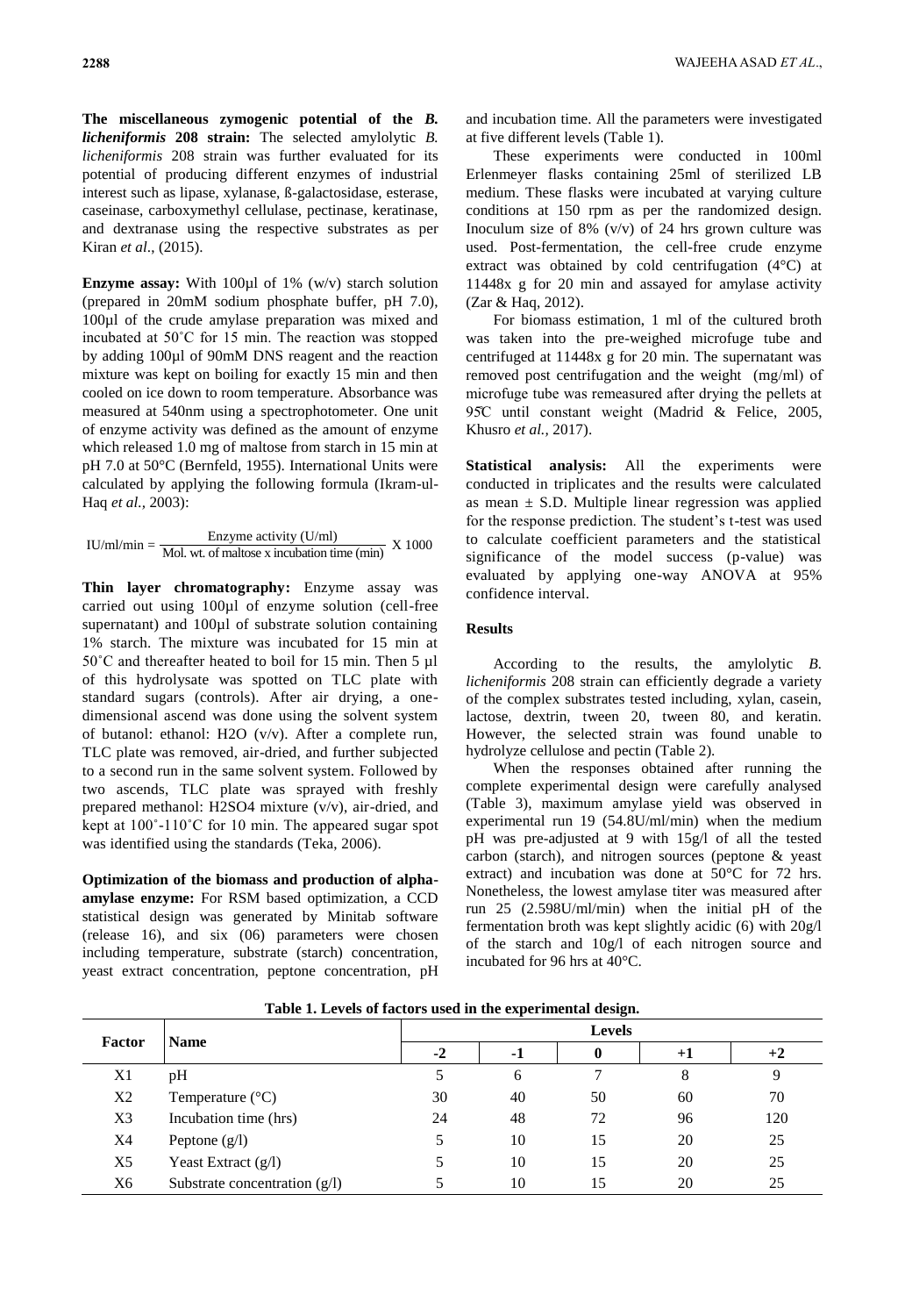|                           |  | Table 2. Enzyme production profile of the Bacillus |  |  |  |
|---------------------------|--|----------------------------------------------------|--|--|--|
| <i>licheniformis</i> 208. |  |                                                    |  |  |  |

| S. No. | <b>Enzyme screened</b>      | <b>Enzyme index</b> |
|--------|-----------------------------|---------------------|
| 1.     | Amylase                     | $3.03 \pm 0.152$    |
| 2.     | Lipase                      | $2.75 \pm 0.478$    |
| 3.     | Esterase                    | $2.15 \pm 0.240$    |
| 4.     | Pectinase                   | 0.0                 |
| 5.     | <b>CMCase</b>               | 0.0                 |
| 6.     | Xylanase                    | $1.50 \pm 0.184$    |
| 7.     | ß-galactosidase             | $2.3 \pm 0.265$     |
| 8.     | Caseinase                   | $2.36 \pm 0.572$    |
| 9.     | Keratinase                  | $2.31 \pm 0.150$    |
| 10.    | Dextranase                  | $1.88 \pm 0.385$    |
| .      | $\sim$ $\sim$ $\sim$ $\sim$ | .                   |

Maltose was found as the main hydrolysis product when starch hydrolysate was run on TLC plate after keeping the reaction mixture under standard assay conditions (Fig. 1).



**Key:** G: Glucose, M: Maltose, ES: Enzyme substrate extract **Key:** Fig. 1. Thin layer chromatography.

When the correlation between *B. licheniformis* 208 proliferation and amylase production was evaluated, it was noticed that biomass concentration was at maximum

(0.158) when the incubation conditions were set as per experimental run 06 with 7.7 amylase units. On the other hand, the lowest value for biomass (0.015) with no amylase units was witnessed when the fermentation was carried according to the incubation parameters set in experimental run 39. It indicates that amylase production was not initiated in the early lag phase and even in the exponential phase of growth, amylase yield was not much appreciable. Thus, the data suggest that being a secondary metabolite, maximum amylase production from *B. licheniformis* 208 depends on the incubation conditions at which the organism achieves early stationary phase.

Parity plots of both the RSM models display a good synergy between predicted and observed responses (Fig. 2; Table 3).

Analysis of RSM models revealed that the amylase production model was found highly significant with a pvalue (0.0000005) being less at a 1% level of significance. The model terms of all regression coefficients with p-values <0.01 were assumed to be significant. The significant linear terms were temperature and yeast extract and significant squared terms included temperature, peptone, yeast extract, and starch, whereas, the interaction term of peptone and starch was found significant (Tables 4a & b).

On the other hand, when the biomass of *B. licheniformis* 208 was modelled as a function of process parameters, a significant effect of temperature, peptone, yeast extract, and starch was observed. Interestingly, the model also explains the significant interaction between time and temperature for achieving the maximum biomass yield. Overall, the RSM biomass model was also found statistically significant  $(p<0.01)$  as shown in Tables 5a & b.

As per the estimated coefficient of determination  $(R^2)$ in alpha-amylase rsm model, 87.7% variability in the responses can be explained. The adjusted  $R^2$  value of 74.3% suggests a good agreement with  $R^2$ . Signal to noise ratio of 26.24 indicates the adequate precision of the model as a value greater than 4 is desirable. The coefficient of variation was calculated as 26.4% (Table 6).

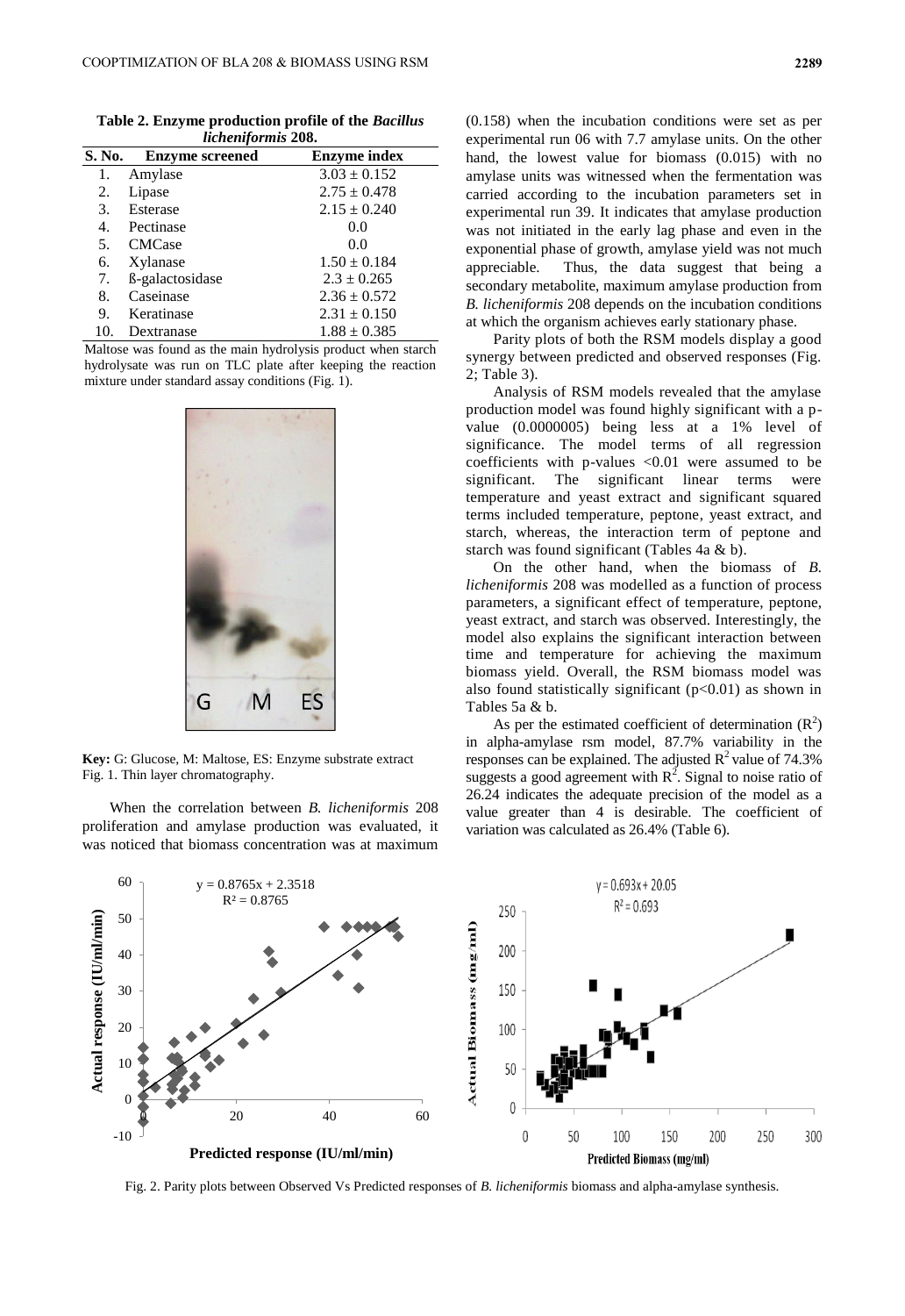|                  |                  |                    |             | сошрагьон ог ик |                 |               | <b>Trahamaca</b>          |                  |                        |                  |
|------------------|------------------|--------------------|-------------|-----------------|-----------------|---------------|---------------------------|------------------|------------------------|------------------|
| Run              |                  | <b>Temperature</b> | <b>Time</b> | Peptone         | <b>Yeast</b>    | <b>Starch</b> | Amylase<br>(units/ml/min) |                  | <b>Biomass</b> (mg/ml) |                  |
| order            | pH               | $({}^{\circ}C)$    | (hrs)       | (g/l)           | extract $(g/l)$ | (g/I)         |                           |                  |                        |                  |
|                  |                  |                    |             |                 |                 |               | <b>Actual</b>             | <b>Predicted</b> | <b>Actual</b>          | <b>Predicted</b> |
| $\mathbf{1}$     | $\tau$           | 50                 | $72\,$      | 15              | $\overline{5}$  | 15            | 23.7                      | 27.9             | 0.030                  | 0.062            |
| $\sqrt{2}$       | $\sqrt{6}$       | 60                 | 96          | $10\,$          | $20\,$          | $20\,$        | 6.3                       | 2.9              | 0.040                  | 0.071            |
| 3                | $\,8$            | 40                 | 96          | $10\,$          | $10\,$          | $10\,$        | 20.0                      | 21.0             | 0.050                  | 0.057            |
| $\overline{4}$   | $\boldsymbol{7}$ | 50                 | $72\,$      | 15              | 15              | 15            | 54.1                      | 47.7             | 0.030                  | 0.047            |
| $\sqrt{5}$       | $\sqrt{6}$       | 40                 | 96          | $20\,$          | $20\,$          | $20\,$        | 14.4                      | 9.1              | 0.113                  | 0.082            |
| $\sqrt{6}$       | $\,8$            | 40                 | 48          | $20\,$          | $10\,$          | $10\,$        | 7.8                       | 10.2             | 0.158                  | 0.121            |
| $\boldsymbol{7}$ | $8\,$            | 60                 | 96          | $10\,$          | $20\,$          | $10\,$        | 0.0                       | 6.9              | 0.035                  | 0.016            |
| $\,8\,$          | $\boldsymbol{7}$ | 50                 | $72\,$      | 15              | 15              | 15            | 50.0                      | 47.7             | 0.075                  | 0.047            |
| 9                | $\sqrt{6}$       | 60                 | 96          | $20\,$          | $10\,$          | $20\,$        | 0.0                       | 14.4             | 0.085                  | 0.071            |
| 10               | $8\,$            | 60                 | 48          | 20              | $10\,$          | $20\,$        | 13.3                      | 19.9             | 0.040                  | 0.050            |
| 11               | 7                | 50                 | $24\,$      | 15              | 15              | 15            | 27.8                      | 37.9             | 0.035                  | 0.056            |
| 12               | 5                | 50                 | $72\,$      | 15              | 15              | 15            | 27.0                      | 41.0             | 0.040                  | 0.065            |
| 13               | $\,8\,$          | 60                 | 48          | $10\,$          | $10\,$          | 10            | 7.3                       | 11.6             | 0.015                  | 0.040            |
| 14               | $8\,$            | 40                 | 48          | $20\,$          | $20\,$          | $20\,$        | 10.4                      | 17.4             | 0.123                  | 0.101            |
| 15               | $8\,$            | 60                 | 96          | $20\,$          | $10\,$          | $10\,$        | 7.4                       | 5.9              | 0.035                  | 0.034            |
| 16               | $8\,$            | 40                 | 48          | $10\,$          | $10\,$          | $20\,$        | 13.3                      | 12.1             | 0.144                  | 0.125            |
| 17               | $\boldsymbol{7}$ | 50                 | $72\,$      | 15              | 15              | 15            | 53.7                      | 47.7             | 0.050                  | 0.047            |
| 18               | $\sqrt{6}$       | 60                 | 48          | $20\,$          | $20\,$          | $20\,$        | 6.3                       | 4.2              | 0.040                  | 0.028            |
| 19               | $\overline{9}$   | 50                 | $72\,$      | 15              | 15              | 15            | 54.8                      | 45.1             | 0.040                  | 0.038            |
| $20\,$           | $\boldsymbol{7}$ | 50                 | $72\,$      | 25              | 15              | 15            | 11.1                      | 3.9              | 0.060                  | 0.059            |
| 21               | 6                | 40                 | 96          | $10\,$          | $10\,$          | $20\,$        | 0.0                       | 1.0              | 0.124                  | 0.096            |
| 22               | $8\,$            | 40                 | 96          | 20              | $20\,$          | $10\,$        | 0.0                       | 5.0              | 0.060                  | 0.044            |
| 23               | $\overline{7}$   | 50                 | 120         | 15              | 15              | 15            | 45.9                      | 40.0             | 0.035                  | 0.036            |
| 24               | $\sqrt{6}$       | 60                 | 48          | $10\,$          | $20\,$          | 10            | 6.8                       | 11.1             | 0.030                  | 0.027            |
| 25               | $\sqrt{6}$       | 40                 | 96          | 20              | 10              | 10            | 2.6                       | 3.4              | 0.086                  | 0.088            |
| 26               | $\sqrt{6}$       | 40                 | 48          | $10\,$          | 20              | 20            | 8.1                       | 8.6              | 0.100                  | 0.095            |
|                  |                  |                    |             |                 |                 |               | 6.7                       | 6.9              |                        |                  |
| $27\,$           | $\sqrt{6}$       | 60                 | 96          | $20\,$          | $20\,$          | $10\,$        |                           |                  | 0.060                  | 0.074            |
| 28               | $\sqrt{6}$       | 60                 | 48          | $20\,$          | $10\,$          | $10\,$        | 8.9                       | $2.6\,$          | 0.025                  | 0.022            |
| 29               | $\sqrt{6}$       | 60                 | 96          | $10\,$          | 10              | $10\,$        | 25.9                      | 17.9             | 0.050                  | 0.066            |
| 30               | $\tau$           | 50                 | $72\,$      | 15              | 15              | 15            | 46.3                      | 47.7             | 0.065                  | 0.047            |
| 31               | $\sqrt{6}$       | 40                 | 48          | $10\,$          | 10              | $10\,$        | 21.5                      | 15.5             | 0.275                  | 0.221            |
| 32               | $\,8\,$          | 60                 | 48          | $10\,$          | 20              | $20\,$        | $0.0\,$                   | $-1.9$           | 0.040                  | 0.032            |
| 33               | 6                | 40                 | 96          | 10              | 20              | 10            | 41.9                      | 34.3             | 0.105                  | 0.089            |
| 34               | 8                | 60                 | 96          | 10              | 10              | 20            | 8.4                       | 7.9              | 0.045                  | 0.032            |
| 35               | 7                | 50                 | $72\,$      | 15              | 15              | 15            | 38.9                      | 47.7             | 0.070                  | 0.047            |
| 36               | 6                | 60                 | 48          | 10              | 10              | $20\,$        | $0.0\,$                   | $-6.1$           | 0.020                  | 0.031            |
| 37               | $\tau$           | 30                 | 72          | 15              | 15              | 15            | 0.0                       | 11.1             | 0.070                  | 0.157            |
| 38               | 7                | 50                 | 72          | 15              | 25              | 15            | 29.6                      | 29.6             | 0.055                  | 0.045            |
| 39               | 8                | 60                 | 48          | 20              | $20\,$          | 10            | $0.0\,$                   | $-2.1$           | 0.015                  | 0.038            |
| 40               | 8                | 40                 | 96          | 20              | 10              | $20\,$        | 16.3                      | 10.9             | 0.060                  | 0.058            |
| 41               | $\tau$           | $70\,$             | $72\,$      | 15              | 15              | 15            | 5.9                       | $-1.0$           | 0.130                  | 0.066            |
| 42               | $\sqrt{6}$       | 40                 | 48          | 20              | 10              | 20            | 8.5                       | $0.6\,$          | 0.080                  | 0.094            |
| 43               | $\tau$           | 50                 | $72\,$      | 15              | 15              | 15            | 43.7                      | 47.7             | 0.040                  | 0.047            |
| 44               | $\tau$           | 50                 | $72\,$      | 15              | 15              | 15            | 53.0                      | 47.7             | 0.030                  | 0.047            |
| 45               | 8                | 40                 | 96          | $10\,$          | $20\,$          | 20            | 6.2                       | 11.5             | 0.040                  | 0.037            |
| 46               | $\sqrt{6}$       | 40                 | 48          | $20\,$          | $20\,$          | 10            | 13.3                      | 12.8             | 0.085                  | 0.092            |
| 47               | $\tau$           | 50                 | $72\,$      | 15              | 15              | $25\,$        | 11.1                      | $6.2\,$          | 0.050                  | 0.060            |
| 48               | $\tau$           | 50                 | $72\,$      | 5               | 15              | 15            | 0.0                       | 11.3             | 0.035                  | 0.059            |
| 49               | $\tau$           | 50                 | $72\,$      | 15              | 15              | 5             | 6.7                       | 15.8             | 0.045                  | 0.058            |
| 50               | 7                | 50                 | $72\,$      | 15              | 15              | 15            | 50.0                      | 47.7             | 0.030                  | 0.047            |
| 51               | $\tau$           | 50                 | $72\,$      | 15              | 15              | 15            | 48.1                      | 47.7             | 0.080                  | 0.047            |
| 52               | 8                | 40                 | 48          | $10\,$          | $20\,$          | 10            | 46.3                      | 30.9             | 0.095                  | 0.104            |
| 53               | 8                | 60                 | 96          | $20\,$          | $20\,$          | $20\,$        | $0.0\,$                   | 4.9              | 0.096                  | 0.145            |
|                  |                  |                    |             |                 |                 |               |                           |                  |                        |                  |

**Table 3. Comparison of the predicted Vs observed responses.**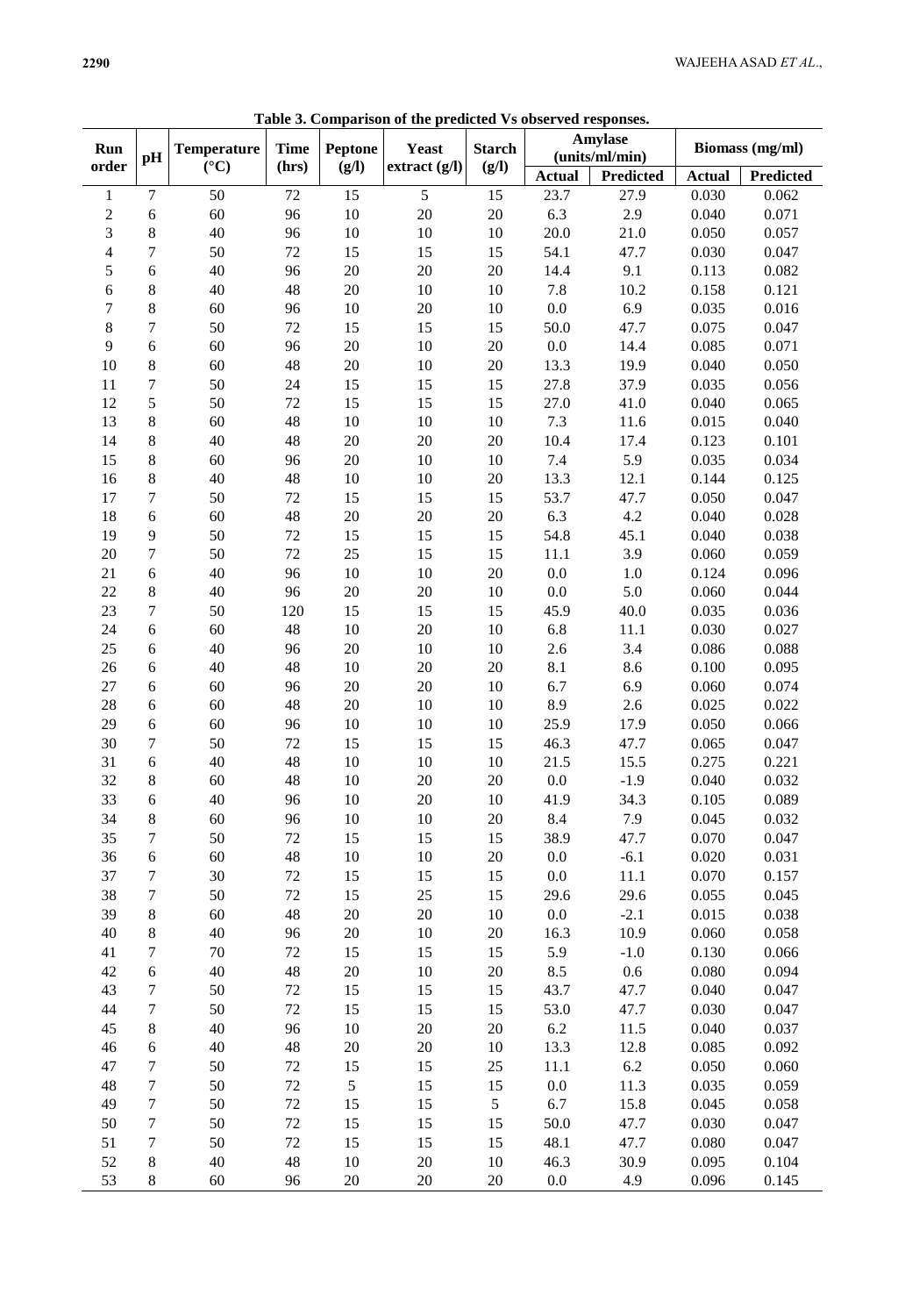**Table 4(a). ANOVA of the response surface model for amylase enzyme production.**

|                             | Table 4(a). ANOVA of the response surface model for amylase enzyme production. |              |                    |                |                |               |
|-----------------------------|--------------------------------------------------------------------------------|--------------|--------------------|----------------|----------------|---------------|
| <b>Sources of variation</b> | Sum of squares                                                                 | df           | <b>Mean square</b> | <b>F</b> value | <b>P-value</b> | P<0.01        |
| Model                       | 15663.3                                                                        | 27           | 580.1222222        | 6.5725802      | < 0.0000005    | Significant   |
| $A-pH$                      | 42.2                                                                           | 1            | 42.2               | 0.4781111      | 0.279686       |               |
| <b>B-Temperature</b>        | 369.2                                                                          | 1            | 369.2              | 4.1829058      | <0.0000081     | Significant   |
| C-Time                      | 10.6                                                                           | 1            | 10.6               | 0.1200943      | 0.199276       |               |
| D-Peptone                   | 136.8                                                                          | 1            | 136.8              | 1.5498958      | 0.06244        |               |
| E-Yeast extract             | 7.5                                                                            | 1            | 7.5                | 0.0849724      | < 0.002484     | Significant   |
| F-Starch                    | 229.5                                                                          | 1            | 229.5              | 2.6001541      | 0.321537       |               |
| AB                          | 36.8                                                                           | 1            | 36.8               | 0.416931       | 0.524144       |               |
| AC                          | 129.6                                                                          | 1            | 129.6              | 1.4683223      | 0.236874       |               |
| AD                          | 0.4                                                                            | 1            | 0.4                | 0.0045319      | 0.948838       |               |
| AE                          | 141.8                                                                          | 1            | 141.8              | 1.606544       | 0.216597       |               |
| AF                          | 124.3                                                                          | 1            | 124.3              | 1.4082752      | 0.246451       |               |
| BC                          | 49.9                                                                           | 1            | 49.9               | 0.5653494      | 0.459098       |               |
| <b>BD</b>                   | 161.2                                                                          | 1            | 161.2              | 1.8263392      | 0.188703       |               |
| BE                          | 287.3                                                                          | 1            | 287.3              | 3.2550077      | 0.08325        |               |
| BF                          | 69.9                                                                           | 1            | 69.9               | 0.7919424      | 0.381977       |               |
| CD                          | 21.8                                                                           | 1            | 21.8               | 0.2469863      | 0.623605       |               |
| $\!$ $\!$                   | 7.7                                                                            | 1            | 7.7                | 0.0872383      | 0.769537       |               |
| CF                          | $\theta$                                                                       | $\mathbf{1}$ | $\theta$           | $\Omega$       | 0.987338       |               |
| DE                          | 33.9                                                                           | 1            | 33.9               | 0.384075       | 0.541162       |               |
| DF                          | 701.4                                                                          | 1            | 701.4              | 7.9466147      | < 0.009286     | Significant   |
| $\rm EF$                    | 14.8                                                                           | 1            | 14.8               | 0.1676788      | 0.685963       |               |
| AA                          | 335.3                                                                          | 1            | 335.3              | 3.7988308      | 0.475666       |               |
| BB                          | 4852.5                                                                         | 1            | 4852.5             | 54.977114      | < 0.0000001    | Significant   |
| CC                          | 378.4                                                                          | 1            | 378.4              | 4.2871386      | 0.188843       |               |
| DD                          | 3814.1                                                                         | 1            | 3814.1             | 43.212408      | < 0.0000002    | Significant   |
| EE                          | 886.9                                                                          | 1            | 886.9              | 10.048264      | < 0.007355     | Significant   |
| FF                          | 2819.6                                                                         | 1            | 2819.6             | 31.945074      | < 0.000007     | Significant   |
| Residual                    | 2206.6                                                                         | 25           | 88.264             |                |                |               |
| Lack of Fit                 | 2003.8                                                                         | 17           | 117.8705882        | 4.6520212      | < 0.016441     | Insignificant |
| Pure error                  | 202.7                                                                          | 8            | 25.3375            |                |                |               |
| Corrected total             | 17869.9                                                                        | 52           |                    |                |                |               |

| Table 4(b). Estimated regression coefficients for IU/ml/min. |                     |              |          |              |  |  |  |
|--------------------------------------------------------------|---------------------|--------------|----------|--------------|--|--|--|
| <b>Term</b>                                                  | <b>Coefficients</b> | <b>StDev</b> | T        | $\mathbf{P}$ |  |  |  |
| Constant                                                     | $-530.1$            | 140.736      | $-3.767$ | $0.001*$     |  |  |  |
| pH                                                           | 29.0                | 26.234       | 1.105    | 0.280        |  |  |  |
| Temperature                                                  | 10.5                | 2.238        | 4.702    | $0.000*$     |  |  |  |
| Time                                                         | 1.1                 | 0.808        | 1.319    | 0.199        |  |  |  |
| Peptone                                                      | 7.6                 | 3.878        | 1.950    | 0.062        |  |  |  |
| yeast extract                                                | 13.0                | 3.878        | 3.363    | $0.002*$     |  |  |  |
| Starch                                                       | 3.9                 | 3.878        | 1.011    | 0.322        |  |  |  |
| $pH*_{p}H$                                                   | $-1.2$              | 1.625        | $-0.724$ | 0.476        |  |  |  |
| temperature*temperature                                      | $-0.1$              | 0.016        | $-6.564$ | $0.000*$     |  |  |  |
| time*time                                                    | $-0.0$              | 0.003        | $-1.351$ | 0.189        |  |  |  |
| peptone*peptone                                              | $-0.4$              | 0.065        | $-6.165$ | $0.000*$     |  |  |  |
| yeast extract*yeast extract                                  | $-0.2$              | 0.065        | $-2.917$ | $0.007*$     |  |  |  |
| Starch*Starch                                                | $-0.4$              | 0.065        | $-5.652$ | $0.000*$     |  |  |  |
| pH*temperature                                               | $-0.1$              | 0.166        | $-0.646$ | 0.524        |  |  |  |
| pH*time                                                      | $-0.1$              | 0.069        | $-1.212$ | 0.237        |  |  |  |
| pH*peptone                                                   | 0.0                 | 0.332        | 0.065    | 0.949        |  |  |  |
| pH*yeast extract                                             | $-0.4$              | 0.332        | $-1.268$ | 0.217        |  |  |  |
| pH*Starch                                                    | 0.4                 | 0.332        | 1.187    | 0.246        |  |  |  |
| temperature*time                                             | 0.0                 | 0.007        | 0.752    | 0.459        |  |  |  |
| temperature*peptone                                          | 0.0                 | 0.033        | 1.351    | 0.189        |  |  |  |
| temperature*yeast extract                                    | $-0.1$              | 0.033        | $-1.804$ | 0.083        |  |  |  |
| temperature*Starch                                           | 0.0                 | 0.033        | 0.890    | 0.382        |  |  |  |
| time*peptone                                                 | $-0.0$              | 0.014        | $-0.497$ | 0.624        |  |  |  |
| time*yeast extract                                           | $-0.0$              | 0.014        | $-0.296$ | 0.770        |  |  |  |
| time*Starch                                                  | $-0.0$              | 0.014        | $-0.016$ | 0.987        |  |  |  |
| peptone*yeast extract                                        | $-0.0$              | 0.066        | $-0.620$ | 0.541        |  |  |  |
| peptone*Starch                                               | 0.2                 | 0.066        | 2.819    | $0.009*$     |  |  |  |
| yeast extract*Starch                                         | $-0.0$              | 0.066        | $-0.409$ | 0.686        |  |  |  |

\*Statistically significant  $(\alpha=0.01)$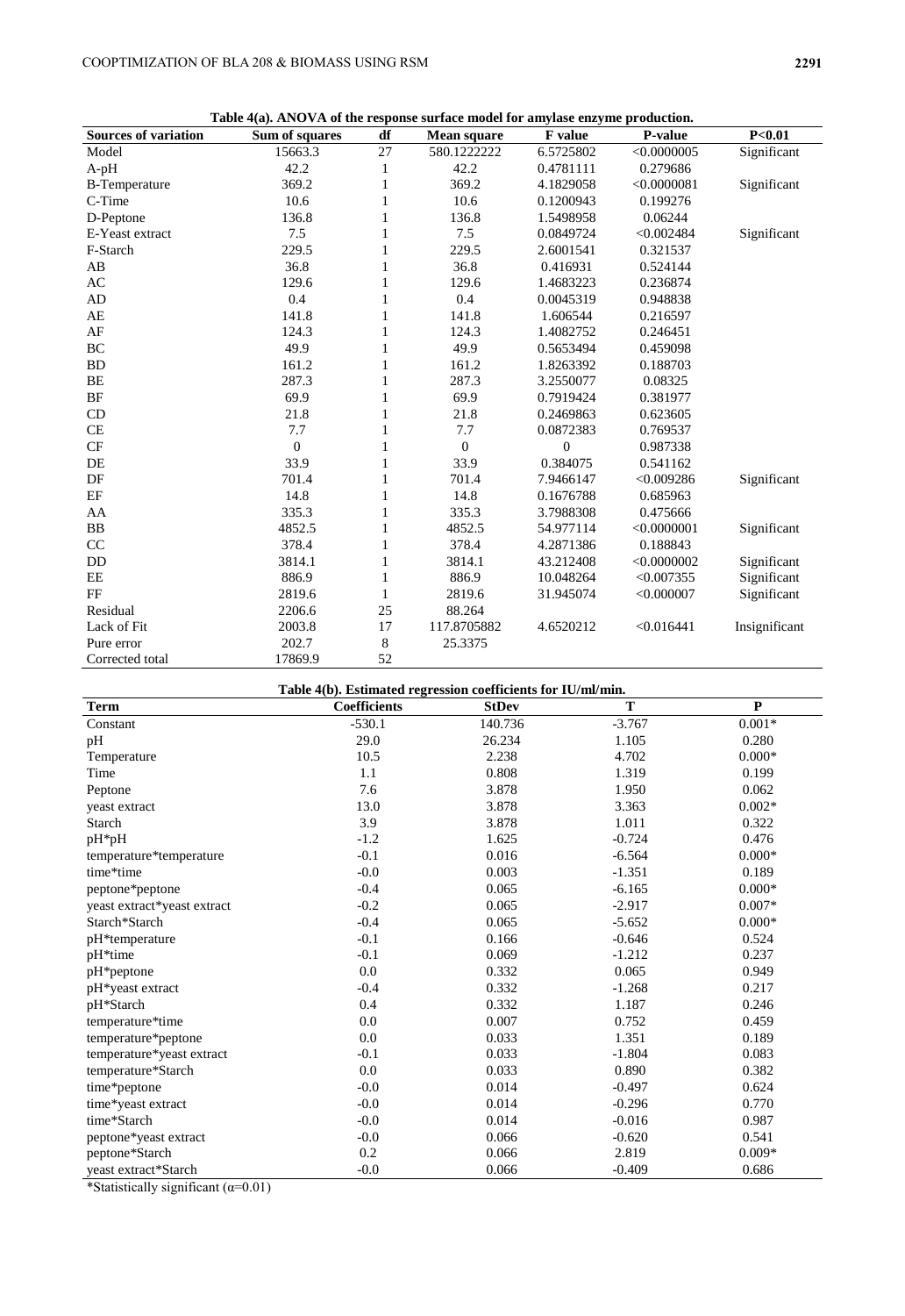**Table 5(a) ANOVA of the response surface model for biomass (mg/ml).**

|                             | Table 5(a) ANOVA of the response surface model for biomass (mg/mi). |              |                    |                |                |               |
|-----------------------------|---------------------------------------------------------------------|--------------|--------------------|----------------|----------------|---------------|
| <b>Sources of variation</b> | Sum of squares                                                      | df           | <b>Mean square</b> | <b>F-value</b> | <b>P-value</b> | $P<0.01*$     |
| Model                       | 72823                                                               | 27           | 2697.1481          | 2.0921749      | $<0.0033709**$ | Significant   |
| $A-pH$                      | 1778                                                                | 1            | 1778               | 1.3791927      | 0.354783       |               |
| <b>B-Temperature</b>        | 20580                                                               | 1            | 20580              | 15.963883      | $< 0.000222*$  | Significant   |
| C-Time                      | 1013                                                                | 1            | 1013               | 0.785783       | 0.103225       |               |
| D-Peptone                   | $\overline{0}$                                                      | 1            | $\boldsymbol{0}$   | $\mathbf{0}$   | $<0.014522**$  | Significant   |
| E-Yeast Extract             | 678                                                                 | 1            | 678                | 0.5259239      | $< 0.047329**$ | Significant   |
| F-Starch                    | 11                                                                  | 1            | 11                 | 0.0085327      | $<0.028493**$  | Significant   |
| AB                          | 1361                                                                | 1            | 1361               | 1.0557262      | 0.314015       |               |
| AC                          | 1476                                                                | 1            | 1476               | 1.1449316      | 0.294902       |               |
| AD                          | 2677                                                                | 1            | 2677               | 2.076546       | 0.161968       |               |
| $\mathbf{A}\mathbf{E}$      | 522                                                                 | 1            | 522                | 0.4049148      | 0.530172       |               |
| AF                          | 1781                                                                | 1            | 1781               | 1.3815197      | 0.250977       |               |
| BC                          | 12932                                                               | 1            | 12932              | 10.031338      | $< 0.004026*$  | Significant   |
| <b>BD</b>                   | 2615                                                                | 1            | 2615               | 2.0284526      | 0.166709       |               |
| BE                          | 2751                                                                | 1            | 2751               | 2.1339477      | 0.15653        |               |
| $\rm BF$                    | 2300                                                                | 1            | 2300               | 1.7841075      | 0.193672       |               |
| CD                          | 2101                                                                | 1            | 2101               | 1.6297434      | 0.213459       |               |
| CE                          | 1841                                                                | 1            | 1841               | 1.4280617      | 0.243332       |               |
| CF                          | 1701                                                                | 1            | 1701               | 1.3194638      | 0.261577       |               |
| DE                          | 2124                                                                | 1            | 2124               | 1.6475845      | 0.211073       |               |
| $\rm DF$                    | 1449                                                                | 1            | 1449               | 1.1239877      | 0.299272       |               |
| EF                          | 1284                                                                | 1            | 1284               | 0.9959974      | 0.327851       |               |
| AA                          | 165                                                                 | 1            | 165                | 0.1279903      | 0.87622        |               |
| BB                          | 8996                                                                | 1            | 8996               | 6.9781873      | $< 0.016434**$ | Significant   |
| CC                          | $\mathbf{0}$                                                        | 1            | $\boldsymbol{0}$   | $\theta$       | 0.965358       |               |
| DD                          | 314                                                                 | 1            | 314                | 0.2435695      | 0.650045       |               |
| EE                          | 100                                                                 | $\mathbf{1}$ | 100                | 0.0775699      | 0.798531       |               |
| FF                          | 272                                                                 | 1            | 272                | 0.2109901      | 0.650045       |               |
| Residual                    | 32229                                                               | 25           | 1289.16            |                |                |               |
| Lack of fit                 | 28824                                                               | 17           | 1695.5294          | 3.9824531      | $< 0.026349*$  | Insignificant |
| Pure error                  | 3406                                                                | 8            | 425.75             |                |                |               |
| Corrected total             | 105052                                                              | 52           |                    |                |                |               |

#### **Table 5(b). Estimated regression coefficients for** *B. licheniformis* **208 Biomass.**

| $\operatorname{\mathbf{Term}}$ | o<br><b>Coef</b> | <b>SECoef</b> | $\mathbf T$ | $\mathbf P$ |
|--------------------------------|------------------|---------------|-------------|-------------|
| Constant                       | 2364.03          | 537.864       | 4.39522     | $0.000*$    |
| pH                             | $-94.53$         | 100.261       | $-0.94284$  | 0.355       |
| Temperature                    | $-36.88$         | 8.553         | $-4.31193$  | $0.000*$    |
| Time                           | $-5.22$          | 3.087         | $-1.69122$  | 0.103       |
| Peptone                        | $-39.04$         | 14.819        | $-2.63459$  | $0.014**$   |
| Yeast extract                  | $-30.91$         | 14.819        | $-2.08611$  | $0.047**$   |
| Starch                         | $-34.45$         | 14.819        | $-2.32486$  | $0.028*$    |
| $\mathbf{A}\mathbf{B}$         | 0.65             | 0.635         | 1.02752     | 0.314       |
| $\mathbf{A}\mathbf{C}$         | $-0.28$          | 0.264         | $-1.06986$  | 0.295       |
| AD                             | 1.83             | 1.269         | 1.44109     | 0.162       |
| $\mathbf{A}\mathbf{E}$         | 0.81             | 1.269         | 0.63660     | 0.530       |
| $\rm AF$                       | 1.49             | 1.269         | 1.17522     | 0.251       |
| BC                             | 0.08             | 0.026         | 3.16725     | $0.004*$    |
| ${\rm BD}$                     | 0.18             | 0.127         | 1.42435     | 0.167       |
| $\rm BE$                       | 0.19             | 0.127         | 1.46078     | 0.157       |
| BF                             | 0.17             | 0.127         | 1.33573     | 0.194       |
| CD                             | $0.07\,$         | 0.053         | 1.27665     | 0.213       |
| $\!$ $\!$                      | 0.06             | 0.053         | 1.19492     | 0.243       |
| CF                             | 0.06             | 0.053         | 1.14864     | 0.262       |
| $\rm DE$                       | 0.33             | 0.254         | 1.28354     | 0.211       |
| DF                             | 0.27             | 0.254         | 1.06002     | 0.299       |
| $\rm EF$                       | 0.25             | 0.254         | 0.99798     | 0.328       |
| $\mathrm{A}^2$                 | 0.98             | 6.212         | 0.15737     | 0.876       |
| $\mathbf{B}^2$                 | 0.16             | 0.062         | 2.57218     | $0.016**$   |
| $\mathbf{C}^2$                 | $-0.00$          | 0.011         | $-0.04387$  | 0.965       |
| $\mathbf{D}^2$                 | 0.11             | 0.248         | 0.45922     | 0.650       |
| $\mbox{E}^2$                   | $0.06\,$         | 0.248         | 0.25798     | 0.799       |
| $\mathbf{F}^2$                 | 0.11             | 0.248         | 0.45922     | 0.650       |

\*\* Significant at p<0.05; S = 35.9052; R-Sq = 69.32%; R-Sq(adj) = 36.19%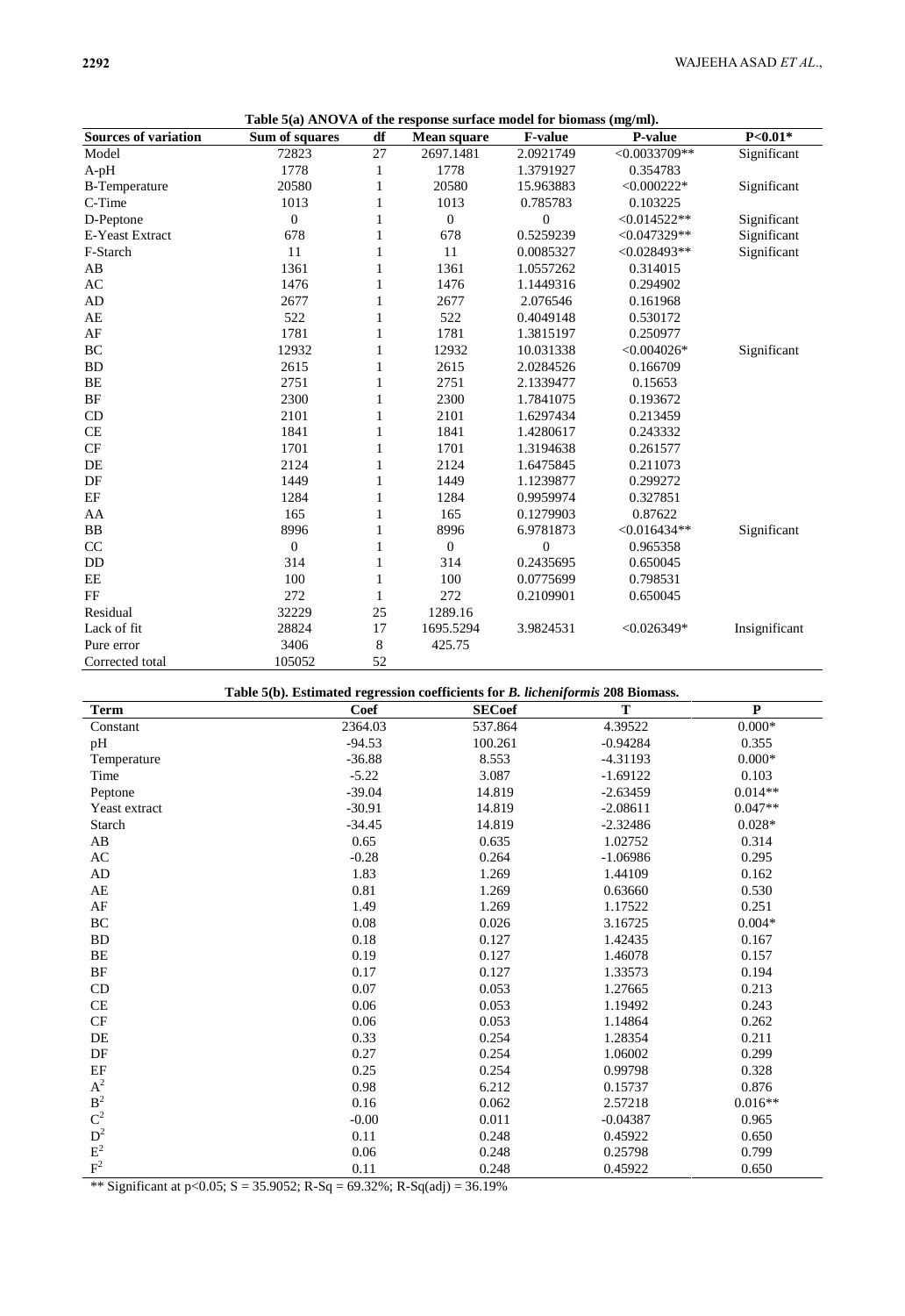Regression equation for amylase production is given below:

**Y (IU/ml/min) =** - 530 + 29.0 A + 10.5 B + 1.07 C + 7.56 D + 13.0 E + 3.92 F - 0.107 AB - 0.0839 AC + 0.022 AD - 0.421 AE + 0.394 AF + 0.00520 BC + 0.0449 BD -0.0599 BE + 0.0296 BF – 0.0069 CD - 0.0041 CE - 0.0002 CF - 0.0412 DE + 0.187 DF - 0.0272 EF - 1.18 A<sup>2</sup> - 0.107  $\rm B^2$ - 0.00381  $\rm C^2$  - 0.401  $\rm D^2$  - 0.190  $\rm E^2$  - 0.367  $\rm F^2$ 

where  $A= pH$ ,  $B= Temperature$ ,  $C= Incubation time$ ,  $D=$ Peptone concentration, E= Yeast extract concentration and F= Starch concentration

whereas, in case of the biomass model, 69.3% of the response deviation can be predicted by the RSM model. However, this model indicates the presence of more independent terms as the value of adjusted  $R^2(36.19\%)$  is not in conformity with the coefficient of determination  $R<sup>2</sup>$ . A high signal-to-noise ratio together with a lower coefficient of variance value also advocates for adequate precision of the biomass model (Table 6).

**Table 6. RSM Model parameters.**

| <b>Model parameters</b>       | Amylase<br>model | <b>Biomass</b><br>model |
|-------------------------------|------------------|-------------------------|
| $\mathbb{R}^2$                | 0.877            | 0.693                   |
| Adjusted $\mathbb{R}^2$       | 0.743            | 0.361                   |
| Signal to noise ratio $(S/N)$ | 26.24            | 24329.4                 |
| Coefficient of variance       | 26.4%            | 0.03%                   |

Following regression equation was obtained when the biomass responses were fitted to second-degree polynomial;

**Response (Biomass mg/ml)** = 2364.03 – 94.5307 A - 36.8792 B - 5.22138 C - 39.0426 D - 30.9146 E - 34.4526 F + 0.652187 AB – 0.282943 AC + 1.82938 AD + 0.808125 AE + 1.49188 AF + 0.083763 BC + 0.180813 BD + 0.185437 BE + 0.169563 BF + 0.067526 CD + 0.0632031 CE + 0.0607552 CF +0.325875 DE + 0.269125  $\rm DF ~+~ 0.253375 ~\rm EF ~+~ 0.977509 ~\rm A^2 ~+~ 0.159775 ~\rm B^2$ - 0.000473075  $C^2$  + 0.1141  $D^2$  + 0.0641004  $E^2$  + 0.1141  $F^2$ 

where  $A= pH$ ,  $B= Temperature$ ,  $C= Incubation time$ ,  $D=$ Peptone concentration, E= Yeast extract concentration and F= Starch concentration

Interactive effects of the variables (2 at a time) are graphically presented by employing 3D surface plots while holding all other variables at their middle (0) level range. A significant interaction for improving the amylase yield was witnessed between starch and peptone at the concentration of 15g/l (Fig. 3) whereas, the interaction term of time and temperature was found significant for maximizing the biomass production as shown in Fig. 4.

As per the observed RSM results, the retrieved set of optimum parameters for amylase production included pH (7.5), temperature (50°C), incubation time (72hrs), starch (15 g/l), peptone (15 g/l), and yeast extract (15 g/l). Predicted amylase units according to this optimized set of variables were 27.34 IU/ml min. Upon validation, a yield of 62 amylase units was observed. This further justifies the satisfactory precision and adequacy of the model

(Table 7). Nevertheless, optimized parameters for *B. licheniformis* 208 biomass were found as pH 5, temperature 30°C, incubation time 24 hrs, and 0.5% of all the tested carbon and nitrogen sources.



Fig. 3. Response surface plot between alpha amylase production (IU/ml/min), peptone and starch.



Fig. 4. Response surface plot between B.licheniformis biomass (mg/ml), time and temperature.

**Table 7. Comparison of optimized parameters through RSM Vs OVAT analysis.**

|                               |             | <b>RSM</b>            |                |  |
|-------------------------------|-------------|-----------------------|----------------|--|
| Factor                        | <b>OVAT</b> | Amylase<br>production | <b>Biomass</b> |  |
| Temperature $(^{\circ}C)$     | 50          | 50                    | 30             |  |
| pH                            |             | 7.5                   | 05             |  |
| Incubation time (hrs)         | 24          | 72                    | 72             |  |
| Starch conc. $(g/l)$          | 10          | 15                    | 05             |  |
| Peptone extract conc. $(g/l)$ | 15          | 15                    | 05             |  |
| Yeast extract conc. $(g/l)$   | 20          | 15                    | 05             |  |

### **Discussion**

Diverse hydrolytic enzyme production by a single microbe can be exploited in waste management and biodeterioration where undefined and complex substrates are the target. When the zymological profile of *Bacillus licheniformis* 208 was analysed, it was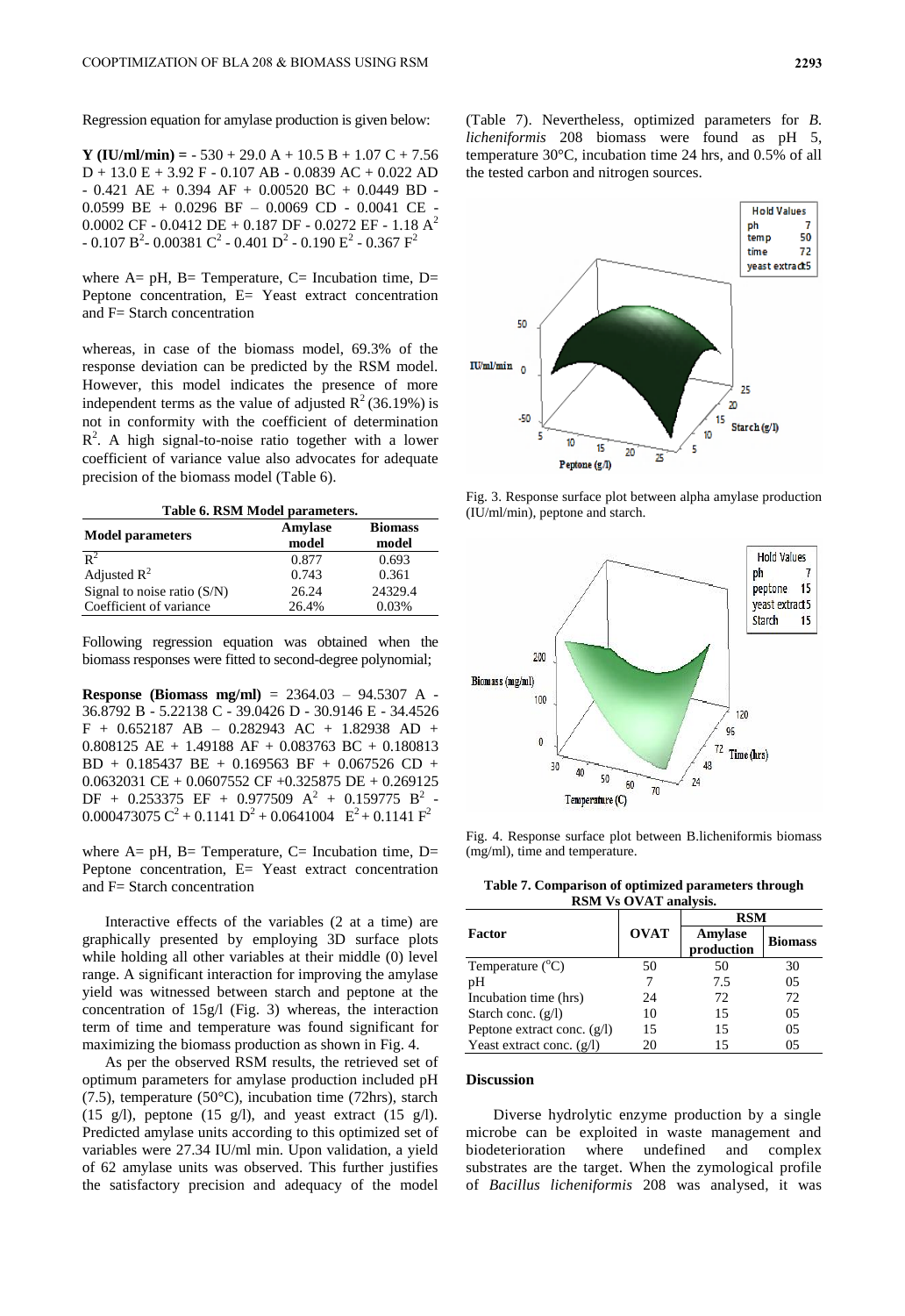noticed that other than being amylolytic, it can potentially degrade various substrates including tween 20, tween 80, xylan, keratin, casein, dextrin, and lactose. Microbes and products possessing such activities have been the remedy and have already been commercialized through medical and pharmaceutical sectors, where deficiency arising in patients due to genetic disorders for not producing hydrolytic enzymes are tackled (Goud *et al.,* 2009, Ashraf *et al.,* 2018).

RSM is a collective integration of statistical and mathematical applications to advance understanding of the modelling and analysis of the influence exerted by multiple variables thus, encouraging a better response approach. So far, many reports have been published thereby, reporting the optimization of various enzymes following the response surface methodology (Ilyas *et al.,* 2020, Ojha *et al.,* 2020). Biomass optimization via statistical optimization facilitates in exploring the multivariable interactions for growth promotion particularly when probiotics are the target as these cells need to be procured in large numbers. The Probiotic potential of the *B. licheniformis* strains has already been evidenced contributing to boosting gut mucosal immunity in animals (Li *et al.,* 2007, Zhang *et al.,* 2011, Gao *et al.,* 2018). Even though these reports demonstrate the GRAS status of these industrial biofactories, the data about the statistical growth optimization is missing. The present findings might (further) help in establishing the baseline data in this regard.

Applicability of an RSM model for response prediction can be determined by the coefficient of determination  $(R^2)$ . Generally, high values for  $R^2$  are considered as the model success. However, it may be because of an increased bias induced by a small sample size or more number of independent parameters. This bias can be corrected by calculating adjusted  $R^2$  which is a comparatively more precise measure of goodness of fit. In the current study, the statistical model for optimization of alpha-amylase from *B. licheniformis* 208 was found highly significant (p<0.0000005) with R<sup>2</sup> (87.7%) and R<sup>2</sup><sub>adj</sub> (74.3%). Conformity in these values suggests the significance of the model. Zambare, (2011) reported the model significance (0.009) with an  $\mathbb{R}^2$  value of 0.818 and an adjusted  $R^2$  value of 0.655. In case of biomass production, model significance was also found at the confidence level of 99% (p=0.0033709) with the value of  $R<sup>2</sup>$  as 0.69 which means the model can explain nearly 70% of the variability in responses. It is reported that an  $\mathbb{R}^2$  value up to 0.61 is enough to explain the model adequacy and significance. However, a distant value of adjusted  $\mathbb{R}^2$ (0.369) indicates towards the presence of more independent factors not included in the study. Interestingly, despite the advantages offered by approaching RSM modelling, Gonçalves *et al.,* (2012) experienced some shortcomings such as high titers of the enzymes pectin lyase and polygalacturonase were observed with significantly lower model values of raw and the adjusted coefficient of determination (0.4437, 0.2984) respectively.

The coefficient of variance (CV) determines the measure of dispersion in the data, thus, relatively a lower value demonstrates better precision. Presently, the coefficient of variance for amylase and biomass production model was calculated as 26.4% and 0.03%

respectively (Zar & Haq, 2012). Adequate precision of the model provides a measure of signal to noise ratio (S/N) which can be used to judge the model adequacy to navigate through the design space or to predict the response. A value >4 is desirable. Adequate precision or signal to noise ratio (S/N) of the amylase production model was found to be 26.24 while for the biomass model (S/N) ratio was calculated as 24329.4. Soni *et al.*, (2012) found an adequate precision value of 46.98 of an RSM model for amylase production from *B. subtilis*. Adequacy of both the models was also evidenced by plotting the predicted versus actual responses where they tend to lie close on a diagonal line.

Another parameter check for adequacy of the model is to test for "Lack of fit" which was found insignificant for both amylase (0.016) and biomass model (0.026) relevant to pure error at 1% level of significance. Lack of fit (0.015) that was close to the current findings was reported by Tamilarasan *et al*., (2012) during RSM optimization of amylase by *A. oryzae* MTCC 1847 with R2=0.912.

Among all the tested variables, temperature and yeast extract exerted a significant effect on the amylase production synthesis. This indicates that the amylase production will be enhanced at increased varying operating parameters. It is reasoned that temperature markedly affects the release of extracellular enzymes possibly by modifying the physical properties of the cell membrane (Dinarvand *et al.,* 2013).

These results imply the significant role of temperature and preference for yeast extract over peptone for amylase production from *B. licheniformis* 208. The most significant interaction was found between peptone and starch (p=0.009). It is reported that both peptone and yeast extract exert considerable influence on the cell walls of gram-positive bacteria mostly by altering the surface charges, carbon to nitrogen ratio, and surface hydrophobicity (Schär-Zammaretti *et al.,* 2005). Similar results were reported by Sumrin *et al*., (2011) for yeast extract and starch by *B. subtilis*.

Contrary to the amylase production model, coefficients of all the factors were found as negative when the student's t-test was applied to the biomass model. It implies that cell proliferation will be maximum preferably at low levels of process parameters. The temperature along with peptone and yeast extract was observed as significant at  $p \leq \alpha = 0.05$ . This may be because of the fact that batch fermentation often results in the accumulation of acetates in the medium and the presence of yeast extract in the medium facilitates the acetate assimilation and growth once the carbon sources are exhausted. In addition, peptone stabilizes the activities of vital enzymes (Nancib *et al.,* 1991). Our results are also endorsed by the findings of Shafi *et al*., (2018) during RSM mediated optimization of dry cell mass of *Bacillus* sp.

Graphical representation of the responses in the form of surface plots and contour plots provides a quick and convenient way to visualize the pattern towards the maximum response (Tanyildizi *et al.,* 2005). Infinite combinations between the two variables can be illustrated by a contour plot keeping the other variables at a constant level. A circular-shaped contour explains no interaction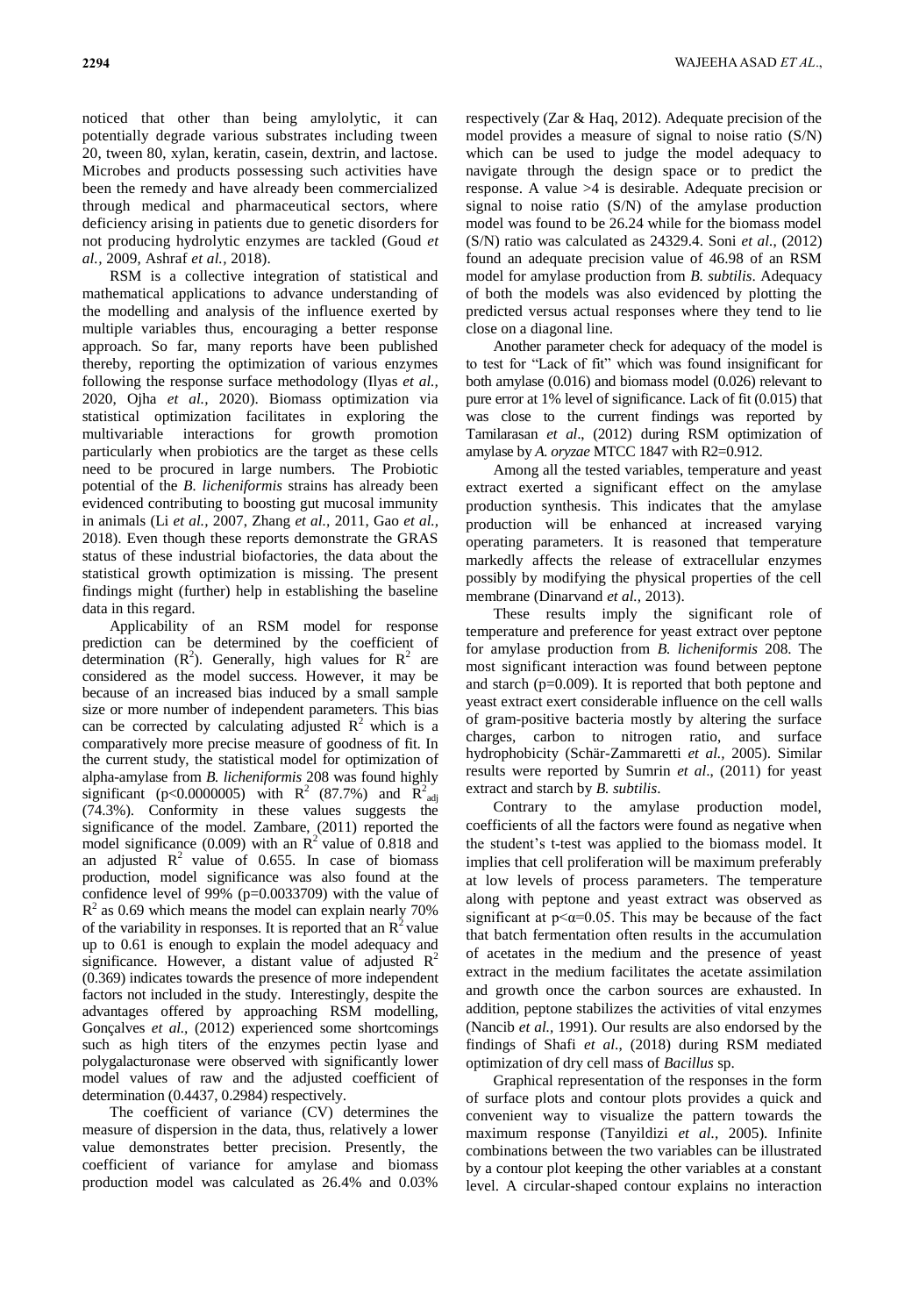whereas, an ellipse in the contour plot demonstrates an ideal interaction between two independent variables (Muralidhar *et al.,* 2001). The maximum or minimum profile of the ellipse in the contour plot can be indicated by 3D surface plots. As shown by these graphic aids, amylase production was optimum at 50°C and is the same as previously reported in OVAT analysis (Rasooli *et al.,* 2008; Asad *et al.,* 2014). However, in contrast to the results of the OVAT approach, statistical optimization resulted in maximum amylase titer when the fermentation broth incorporated with 15g/l concentration of starch and nitrogen sources (yeast extract and peptone) was incubated at 50°C, pH 7.5 for 72hrs. The difference (that lies) may be because of the unnoticeable interaction effect of the studied parameters during OVAT optimization. Our results are in agreement with those of Divakaran *et al*., (2011), who reported the maximum amylase production by *B. licheniformis* after 72 hrs of inoculation. Usually, the percentage of starch in combination with the nitrogen sources in the media formulations varies from 1-2% (Qader *et al.,* 2006; Riaz *et al.,* 2009). These findings are also in accordance with the reports of Waghode and Garode, (2013) for peptone concentration (15g/l) and Rao & Satyanarayana, (2007) for starch concentration (15g/l) being maximum for amylase production by *B. licheniformis*. Contrary to these findings, optimum amylase production at a highly alkaline pH of 9 and 11.35 was observed by Alkando *et al.*, (2011) and Zambare, (2011) respectively. When compared with conventional optimization, 26% improved enzyme yield was obtained after following the RSM model.

Interestingly, according to the biomass model prediction, optimum temperature and pH for growth were 30°C and 5 respectively. These results contradict the optimized temperature-pH conditions found after the OVAT approach (50°C and pH 7). Although *B. licheniformis* is known to have a mesophilic growth pattern (Thaniyavarn *et al.,* 2003, Shinde *et al.,* 2014), a thermophilic pattern is no surprise when isolated from thermal niches such as hot-spring (Tamariz-Angeles *et al.,* 2014). These results show a lack of agreement with the findings of Alkando *et al*., (2011) who reported optimum growth of *B. licheniformis* at 70°C. Our results are in compliance with the findings of Vijayalakshmi *et al.,* (2013) who found 5(g/L) peptone as the best for the growth of *B. licheniformis*. The predictions of the biomass model are also consistent with the report of El Hadj-Ali *et al*., (2007) who observed increased growth of *B. licheniformis* NH1 between 2-5 g/L concentration of yeast extract. Božić *et al*., (2011) reported 5(g/L) of starch concentration favouring the maximum growth. It is reasoned that higher concentrations of starch may restrict bacterial growth by interfering with the oxygen solubility by increasing the medium viscosity.

In general, enzyme production is presumed to be growth-associated.

On the contrary, predicted optimized parameters for biomass synthesis differed from those of amylase production. These results are supported by the findings of Chmelová & Ondrejovi, (2013) who found the highest laccase titer from white rot fungi *Ceriporiopsis subvermispora* at the lowest biomass yield.

When a comparison between the optimized parameters after OVAT and RSM was established (Asad *et al.,* 2014), minor differences were noticed for amylase production except for incubation time. However, a sharp distinction was observed in case of biomass optimization, it may be attributed to the inclusion of more independent terms in the model or ignorance of cause-effect relationship in OVAT analysis, thus some other parameters affecting biomass need to be evaluated. However, when the optimum parameters for biomass and α-amylase from *Kluyveromyces marxianus* after OVAT and RSM approach were compared by Stergiou *et al*., (2014), minor differences in the results were observed.

### **Conclusions**

In the present study, RSM was found effective in elevating the reproducible amylase yields from *B. licheniformis* 208 strain and improving the growthpromoting interactions. The temperature along with starch, yeast extract, and peptone concentration was noticed as playing the most significant role during the amylase production. Furthermore, a significant interaction for upscaling the amylase yield was displayed between starch and peptone concentration. Nevertheless, the Timetemperature relationship was witnessed as the most influential interaction for the proliferation of these industrial biofactories. These findings may help in exploring the potential of *B. licheniformis* strains to be employed as probiotics where the most desired target is to achieve the maximum biomass under optimized conditions.

#### **Acknowledgment**

This study was supported by a research grant by the Dean Faculty of Science, University of Karachi to Dr. Wajeeha Asad.

#### **References**

- Alkando, A.A., H.B. Elamin and H.M. Ibrahim. 2011. A thermostable extracellular alpha-amylase from *Bacillus licheniformis* isolated from soil in Sudan. *Sudan. Aca. Sci J.*, 23: 12-5.
- Asad, W., F. Saleem, M. Ajaz and S.A. Rasool. 2014. Optimization of the growth conditions for amylase production by *Bacillus licheniformis* 208 isolated from local hotsprings of Karachi. *J. Chem. Soc. Pak.*, 36(2): 366-70.
- Ashraf, M.M., W. Asad and T. Kiran. 2018. Isolation of keratinolytic bacterial strains from poultry farm soil samples; production, optimization and thermal characterization of the keratinase enzyme(s). *J. Chem. Soc. Pak.*, 40(05): 953-960.
- Bernfeld, P. 1955. Amylases, α and β. *Methods in Enzymol.,* 1: 149-158.
- Božić, N., J. Ruiz, J. López-Santín and Z. Vujčić. 2011. Production and properties of the highly efficient raw starch digesting α-amylase from a *Bacillus licheniformis* ATCC 9945a. *Biochem. Eng. J.*, 53(2): 203-209.
- Chmelová, D. and M. Ondrejovi. 2013. Optimization of nutrition factors for *Ceriporiopsis subvermispora* biomass production. *Int. J. Curr. Microbiol. App. Sci.*, 2(12): 206-218.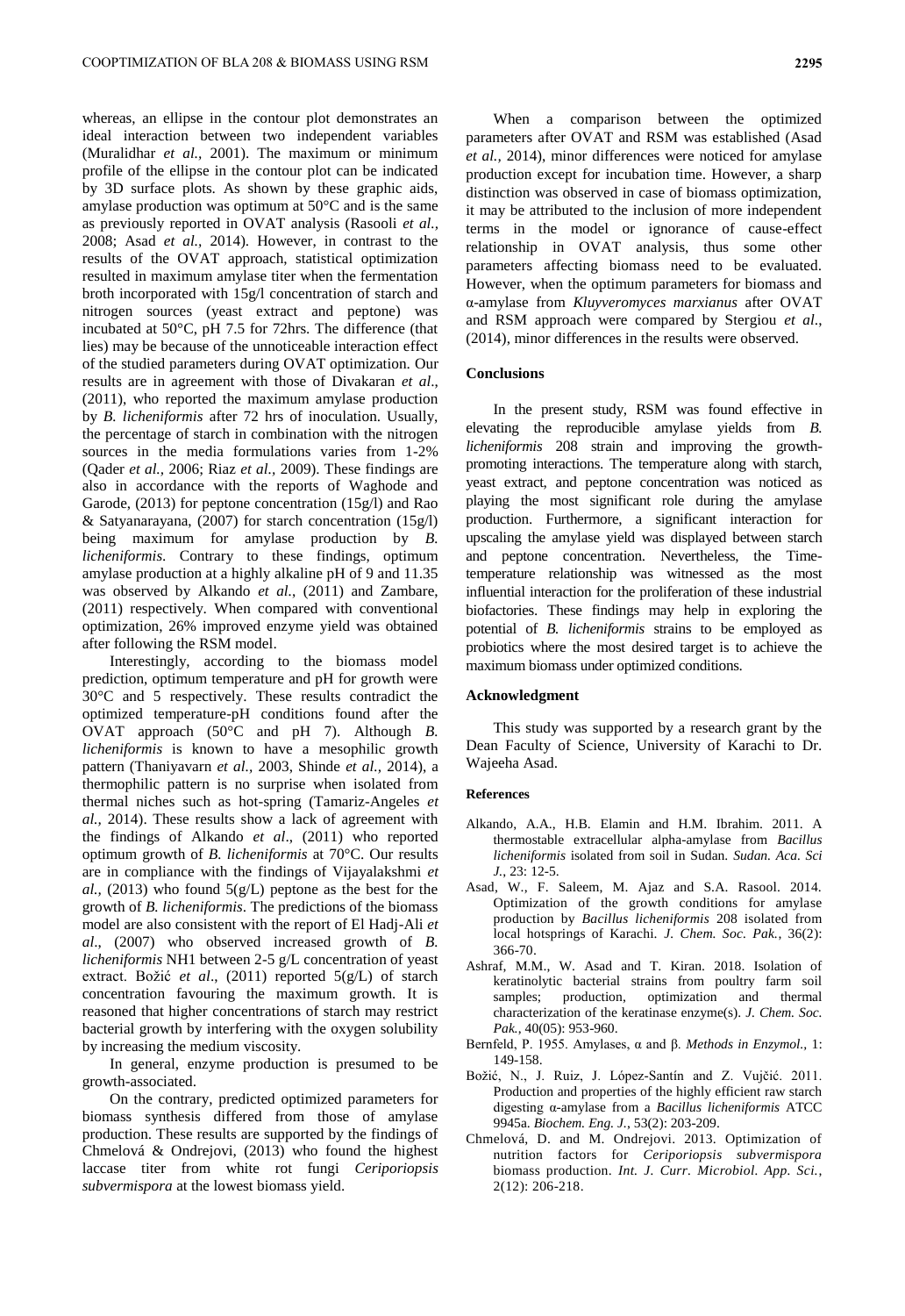- Dinarvand, M., M. Rezaee, M. Masomian, S. D. Jazayeri, M. Zareian, S. Abbasi and A. B. Ariff. 2013. Effect of C/N ratio and media optimization through response surface methodology on simultaneous productions of intra- and extracellular inulinase and invertase from *Aspergillus niger*  ATCC 20611. Research Article, Hindawi. https://www. hindawi.com/journals/bmri/2013/508968/.
- Divakaran, D., A. Chandran and R. Pratap Chandran. 2011. Comparative study on production of α-amylase from *Bacillus licheniformis* strains. *Braz. J. Microbiol.*, 42(4): 1397-1404.
- El Hadj-Ali, N., R. Agrebi, B. Ghorbel-Frikha, A. Sellami-Kamoun, S. Kanoun and M. Nasri. 2007. Biochemical and molecular characterization of a detergent stable alkaline serine-protease from a newly isolated *Bacillus licheniformis* NH1. *Enzyme Microb. Technol.*, 40(4): 515-523.
- Gao, X., M. Zhang, X. Li, Y. Han, F. Wu and Y. Liu. 2018. Effects of a probiotic (*Bacillus licheniformis*) on the growth, immunity, and disease resistance of *Haliotis discus* hannai Ino. *Fish. Shellfish Immunol.*, 76: 143-152.
- Gonçalves, D.B., J.A. Teixeira, D.M.S. Bazzolli, M.V. de Queiroz and E.F. de Araújo. 2012. Use of response surface methodology to optimize production of pectinases by recombinant *Penicillium griseoroseum* T20. *Biocatal. Agric. Biotechnol.*, 1(2): 140-146.
- Goud, M.J.P., A. Suryam, V. Lakshmipathi and M.S. Charya. 2009. Extracellular hydrolytic enzyme profiles of certain South Indian basidiomycetes. *Afr. J. Biotechnol.*, 8(3): 354-360.
- Ikram-ul-Haq, H. Ashraf, J. Iqbal and M.A. Qadeer. 2003. Production of alpha amylase by *Bacillus licheniformis* using an economical medium. *Biores. Technol.*, 87(1): 57-61.
- Ilyas, R., A. Ahmed, M. Sohail and M.N. Syed. 2020. Glucoamylase from a thermophilic strain of *Bacillus licheniformis* RT-17: production and characterization. *Pak. J. Bot.*, 52(1): 329-333.
- Khusro, A., K. Barathikannan, C. Aarti and P. Agastian. 2017. Optimization of thermo-alkali stable amylase production and biomass yield from *Bacillus* sp. under submerged cultivation. *Fermentation.*, 3(1): 7. https://doi.org/10.3390/ fermentation3010007
- Kiran, T., W. Asad, S. Siddiqui, M. Ajaz and S.A. Rasool. 2015. Industrially important hydrolytic enzyme diversity explored in stove ash bacterial isolates. *Pak. J. Pharm. Sci.*, 28(6): 2035-2040.
- Li, K., T. Zheng, Y. Tian, F. Xi, J. Yuan, G. Zhang and H. Hong. 2007. Beneficial effects of Bacillus licheniformis on the intestinal microflora and immunity of the white shrimp, *Litopenaeus vannamei*. *Biotechnol. Lett.*, 29(4): 525-530.
- Madrid, R.E. and C.J. Felice. 2005. Microbial biomass estimation. *Crit. Rev. Biotechnol.*, 25(3): 97-112.
- Muralidhar, R.V., R.R. Chirumamila, R. Marchant and P. Nigam. 2001. A response surface approach for the comparison of lipase production by *Candida cylindracea*  using two different carbon sources. *Biochem. Eng. J.*, 9(1): 17-23.
- Nancib, N., C. Branlant and J. Boudrant. 1991. Metabolic roles of peptone and yeast extract for the culture of a recombinant strain of *Escherichia coli*. *J. Ind. Microbiol.*, 8(3): 165-169.
- Ojha, S.K., P.K. Singh, S. Mishra, R. Pattnaik, S. Dixit and S.K. Verma. 2020. Response surface methodology based optimization and scale-up production of amylase from a novel bacterial strain, *Bacillus aryabhattai* KIIT BE-1. *Biotechnol. Rep.*, 27: E00506.
- Qader, S.A.U., S. Bano, A. Aman, N. Syed and A. Azhar. 2006. Enhanced production and extracellular activity of commercially important amylolytic enzyme by a newly isolated strain of *Bacillus*. sp. AS-1. *J. Biochem.*, 31(3): 135-140.
- Rao, J.U.M. and T. Satyanarayana. 2007. Purification and characterization of a hyperthermostable and high maltogenic α-amylase of an extreme thermophile *Geobacillus thermoleovorans*. *Appl. Biochem. Biotechnol.*, 142(2): 179-193.
- Rasooli, I., S.D.A. Astaneh, H. Borna and K.A. Barchini. 2008. A thermostable α-amylase producing natural variant of *Bacillus* spp. isolated from soil in Iran. *Am. J. Agric. Biol. Sci.*, 3(3): 591-596.
- Riaz, A., S.A.U. Qader, A. Anwar and S. Iqbal. 2009. Immobilization of a thermostable α-amylase on calcium alginate beads from *Bacillus subtilis* KIBGE-HAR. *Aust. J. Basic Appl. Sci.*, 3(3): 2883-2887.
- Saleem, F., M. Asif, M. Ajaz and S.A. Rasool. 2012. Studies on extracellular protein metabolites of thermophilic bacterial strains isolated from local hotspring. *J. Chem. Soc. Pak.*,  $34(5): 1-5.$
- Sánchez Blanco, A., O. Palacios Durive, S. Batista Pérez, Z. Díaz Montes and N. Pérez Guerra. 2016. Simultaneous production of amylases and proteases by *Bacillus subtilis* in brewery wastes. *Braz. J. Microbiol.*, 47(3): 665-674.
- Schallmey, M., A. Singh and O.P. Ward. 2004. Developments in the use of *Bacillus* species for industrial production. *Can. J. Microbiol.*, 50(1): 1-17.
- Schär-Zammaretti, P., M.-L. Dillmann, N. D'Amico, M. Affolter and J. Ubbink. 2005. Influence of fermentation medium composition on physicochemical surface properties of *Lactobacillus acidophilus*. *Appl. Environ. Microbiol.*, 71(12): 8165-8173.
- Shafi, J., Z. Sun, M. Ji, Z. Gu and W. Ahmad. 2018. ANN and RSM based modelling for optimization of cell dry mass of *Bacillus* sp. strain B67 and its antifungal activity against *Botrytis cinerea*. *Biotechnol. Biotechnol. Equip.*, 32(1): 58-68.
- Shinde, R.N., M.J. Dhangar and R.B. Narwade. 2014. Amylase production on solid state fermentation by wild type and mutant *Bacillus licheniformis* & *Aspergillus niger* from agro-wastes. *Int. J. Pharm. Sci. Res.*, 5(7): 2703-2713.
- Singh, R., D.C. Sharma and M.K. Gupta. 2017. Optimization of critical process parameters for amylase production by *Bacillus* sp. using statistical approach (RSM). *J. Microbiol. Biotechnol. Res.*, 7(3): 7-15.
- Soni, S.K., N. Goyal, J.K. Gupta and R. Soni. 2012. Enhanced production of α-amylase from *Bacillus subtilis* subsp. spizizenii in solid state fermentation by response surface methodology and its evaluation in the hydrolysis of raw potato starch. *Starch-Stärke*, 64(1): 64-77.
- Souza, P.M. de and P. de O. e Magalhães. 2010. Application of microbial α-amylase in industry - A review. *Braz. J. Microbiol.*, 41(4): 850-861.
- Stergiou, P.Y., A. Foukis, L. Theodorou, M. Papagianni and E. Papamichael. 2014. Optimization of the production of extracellular α-amylase by *Kluyveromyces marxianus* IF0 0288 by response surface methodology. *Braz. Arch. Biol. Technol.*, 57(3): 421-426.
- Sumrin, A., W. Ahmad, B. Ijaz, M.T. Sarwar, S. Gull, H. Kausar, I. Shahid, S. Jahan, S. Asad and M. Hussain. 2011. Purification and medium optimization of  $\alpha$ -amylase from *Bacillus subtilis* 168. *Afr. J. Biotechnol.*, 10(11): 2119-2129.
- Tamariz-Angeles, C., P. Olivera-Gonzales, G.K. Villena and M. Gutiérrez-Correa. 2014. Isolation and identification of